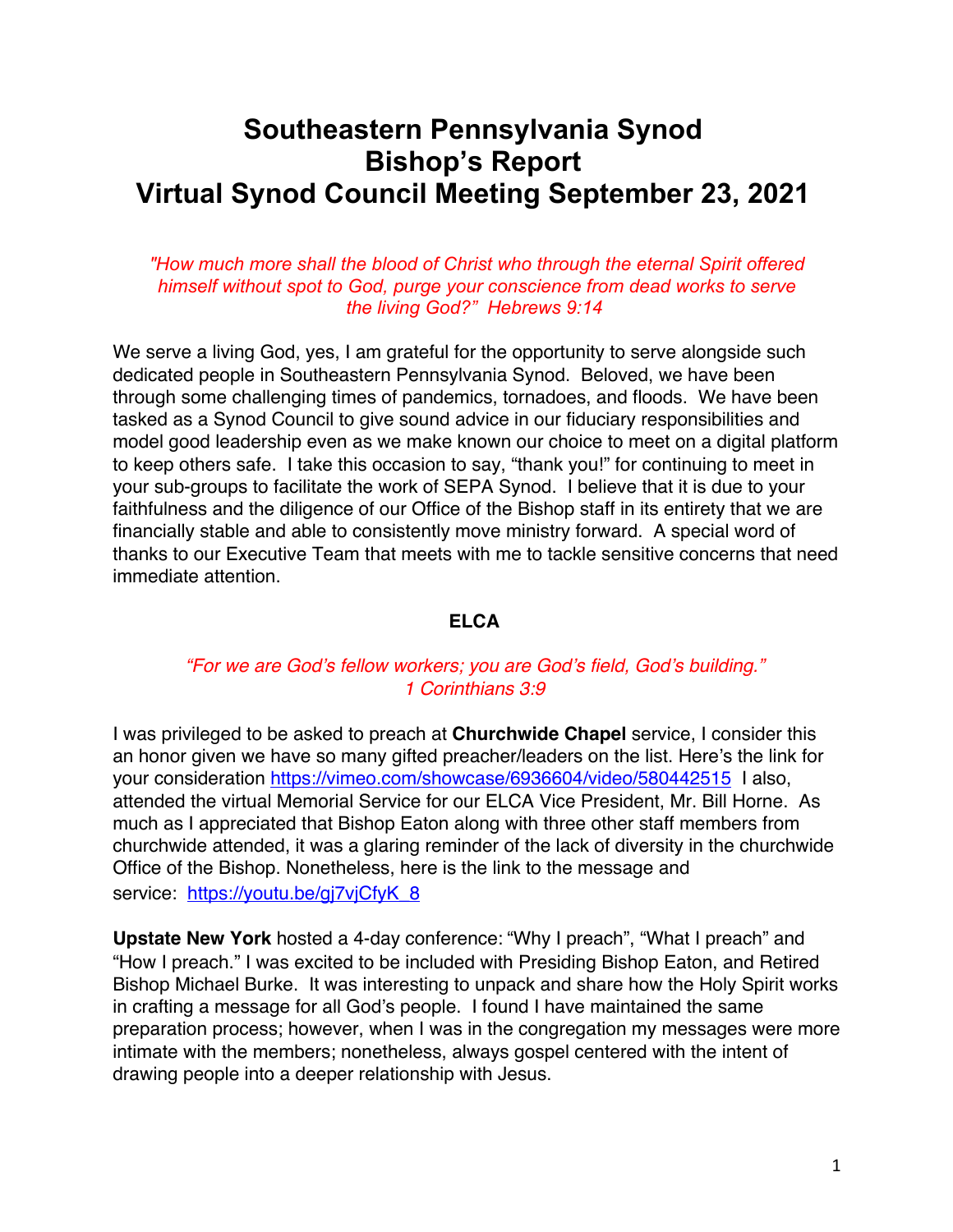*"Solidarity and Sacred Silence Interfaith Prayer Vigil: Afghanistan,"* was an on-line service offered by Lutheran Immigration and Refugee Services. Prayer is always good, it is what we are called to do; however, I felt given the need and possibilities of refugees from Afghanistan resettling in our area I would attend also to glean foundational information to be a support upon their arrival. Please see the below link: https://outlook.office.com/mail/id/AAQkADQxYzdjZTIyLTFhODEtNDdmZi1hYTRkLTYzZj

M5NDA4OTUzZQAQADVHETHFae1NrdgHqIw6Vz4%3D#:~:text=To%3A%20Patricia% 20Davenport-

,Thank%20you%20for%20registering%20for%20the%20Solidarity%20and%20Sacred% 20Silence,you%20can%20help%2C%20visit%20our%C2%A0Help%20Our%20Afghan %20Allies%C2%A0page.,-DONATE

## **Ecumenism**

## *"Therefore, we ought to support such people, so that we may become co-workers with the truth." 3 John 8*

Our **Religious Leaders Council** continues to meet on-line, as well as through listserv as a means of regular communication and information sharing between meetings, information sharing includes: Black Clergy's First Friday Prayer requests; a request from the City of Philadelphia as evacuees from Afghanistan land in Philadelphia, the city reached out to us to help fill needs. We in turn posted the information in MinistryLink to give others an opportunity to respond.

Mr. Shane Claiborne, a member of **Red-Letter Christians**, invited me to participate on July 3rd in *the reading of "What, To The Slave, Is The Fourth Of July"* by Mr. Frederick Douglass. Red-Letter Christians "constitute a non-denominational movement within Christianity. "Red-Letter" refers to New Testament verses and parts of verses printed in red ink, to indicate the words attributed to Jesus without the use of quotations." I note that many of the Black, Indigenous, People of Color (BIPOC) hail Juneteenth as their day to celebrate freedom. Check it

out: https://www.facebook.com/redletterchristians/videos/136656415209769

# **SEPA Synod**

*"And let us consider how we may spur one another on toward love and good deeds, not giving up meeting together, as some are in the habit of doing, but encouraging one another—and all the more as you see the Day approaching." Hebrews 10:24-25*

I am not complaining, I am explaining the number of conversations I have had with our Rostered Ministers in which many have been exhausting and lifegiving. Our *Rostered Ministers are weary*, they literally have come through a storm, a storm of expected cataclysmic events. Our leaders have had to contend with COVID-19 and Delta Variant, buildings closing, opening, and closing again, mask versus no mask,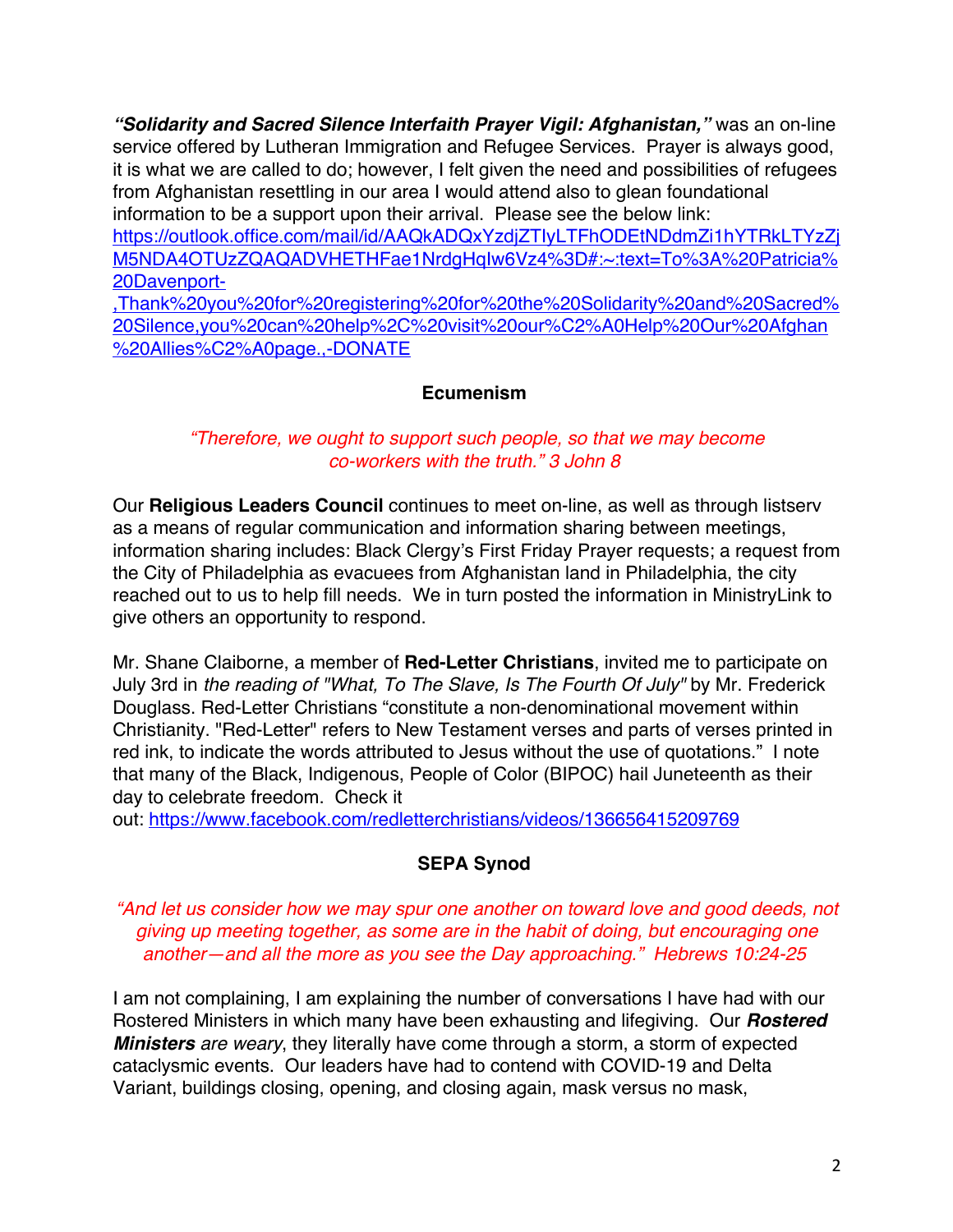vaccinated and non-vaccinated members, the ebb and flow of financial resources, worship on a digital platform as a new worship mandate by the accrued on-line worshippers and a storm. In addition, to the responsibilities of caring for spouses and children who are also weary due to the social limitations of physical distancing. I am grateful for the opportunity to listen, and pray for, and with those overwhelmed. I love my call, most times.

I had an opportunity to Zoom with Rostered Ministers who happen to be women, we met for a time of sharing and prayer. I also, had an opportunity to gather on Zoom with members of our LGBTQIA+ community to check-in and offer prayer.

I was grateful to have the pleasure of participating in the **50th Anniversary** celebration for Dr. Richard Stewart who is not on our synod roster, but on our territory with his wife, Deacon Dawn Stewart who is on our roster. Dr. Stewart has served SEPA Synod well over the years.

I served as a panelist for the **2021 Convocation of the Association of Teaching Theologians Convocation** "Called to Preaching, Teaching, and Service: Women's Transformative Leadership in the Church, the Academy, and the World." A sampling of the questions asked, "*A lot of things we suspected were true about America have now become pretty undeniable when we look over the last five years and see the normalization of Trumpism, the injustices and contempt toward neighbor amplified by the pandemic, the lethality of racist policies and policing, and the lenience toward sexism and misogyny. How can theological educators help church leaders speak THEOLOGICALLY into this culture?"*

## **ACTIONS ON THE ROSTER**

#### **On Leave from Call Renewal Requests**

Pastor Katherine Steinly 2nd year beginning August 17, 2021 Pastor Dwight Mason 3rd year beginning August 26, 2021

#### **Request to move from Active Roster to On Leave Roster**

Pastor Katherine Cartwright Knodel on leave beginning March 31, 2021 Pastor Heidi Roderick-Schnaath 1<sup>st</sup> year beginning April 5, 2021 Pastor Gwendolyn S. King 1<sup>st</sup> year beginning July 7, 2021

#### **Request to move from Active Roster to Retired Roster**

Pastor Kristie L. Chandler beginning August 1, 2021 Pastor Kristine Peterson beginning July 1, 2021 Pastor David M. Deal beginning October 1, 2021 Pastor Dolores E. Littleton beginning November 1, 2021 Deacon Beth A. Barkhau beginning December 1, 2021 Pastor Gerald Tancredi beginning January 1, 2022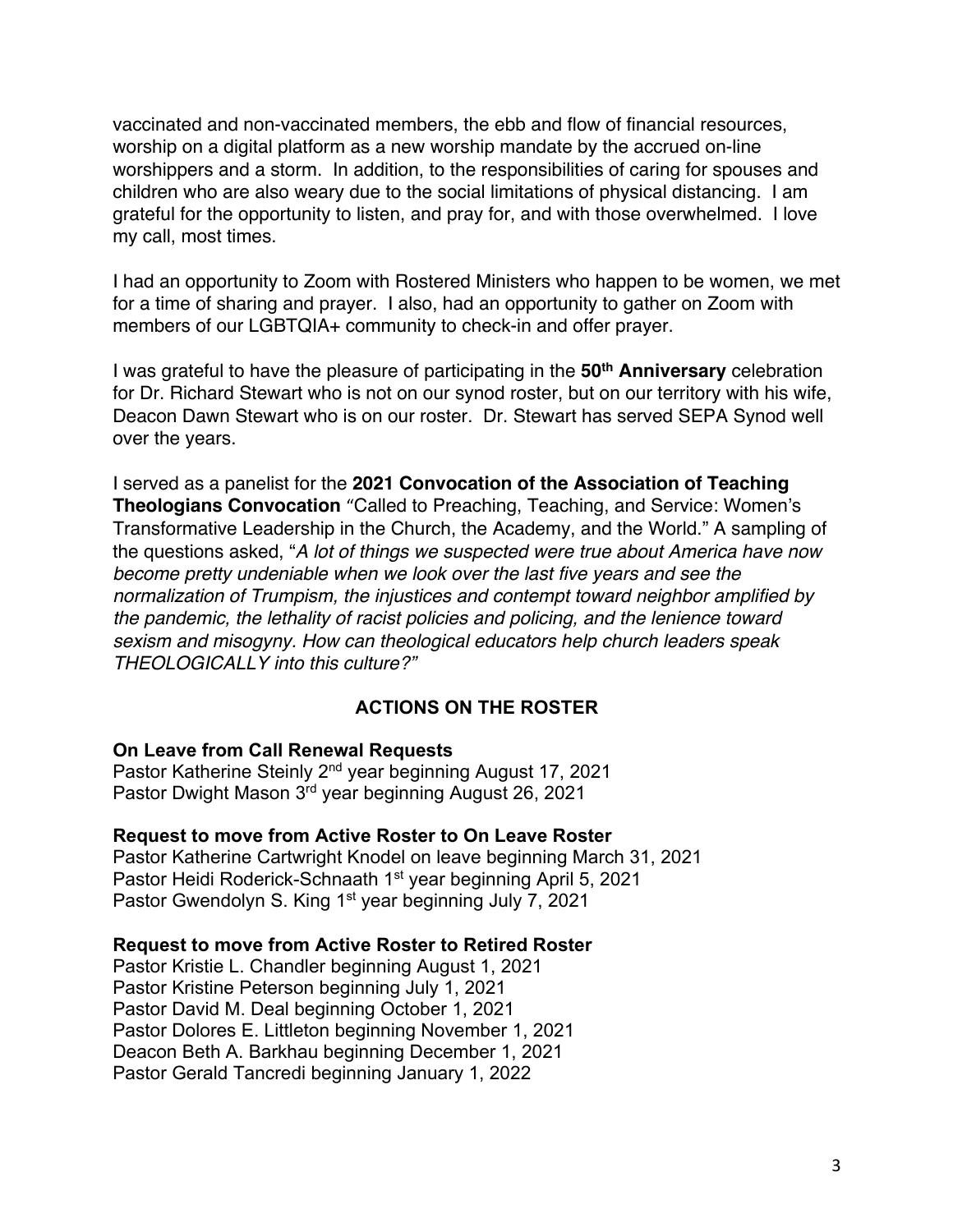Recently the Office of the Bishop was updated on the health status of **Pastor Carol Steinhart**. Following this contact and initial research it was discovered that Pastor Steinhart's request to move to the retired roster was never presented to Synod Council. While she is retired with Portico Benefits, she is still officially listed as active with the ELCA Office of the Secretary. Therefore, to correct her status, before you is this request that she be moved from the active to retired roster effective March 1, 2011.

## **Renewal Request of Invitation to UCC Minister to Serve ELCA Congregation in SEPA Synod**

A minister of Word and Sacrament of a full communion partner church may be invited by the synod bishop to serve as pastor of an ELCA congregation, under contract with the congregation, for an extended period of time. Upon the recommendation of the synod bishop and approval by Synod Council, the synod bishop authorizes an extended service ministry. With such authorization the minister of Word and Sacrament enters service in the ELCA through the entry rite, "Invitation to Extended Service," which acknowledges the service of the minister of Word and Sacrament as pastor in a congregation or ministry of the ELCA.

Upon the request of the congregation council of Gloria Dei Lutheran Church (Huntingdon Valley, PA), I recommend the **Rev. Dr. Karyn L. Wiseman,** a minister in good standing with the Pennsylvania Southeast Conference - United Church of Christ (UCC), to the Southeastern Pennsylvania Synod Council for entry rite renewal of an, Invitation to Extended Service, at Gloria Dei Lutheran Church in Huntingdon Valley, PA beginning October 1, 2021 until September 30, 2022. This call requires an annual report to the synodical bishop for the length of this call. Extended service is renewable annually by Synod Council.

**THEREFORE, BE IT RESOLVED THAT** the Southeastern Pennsylvania Synod Council approve renewal of entry rite, Invitation to Extended Service, for the **Rev. Dr. Karyn L. Wiseman** at Gloria Dei Lutheran Church in Huntingdon Valley, PA beginning October 1, 2021 until September 30, 2022. This invitation is renewable annually by Synod Council.

## **Renewal - Call to Specialized Ministry**

I recommend the Southeastern Pennsylvania Synod Council extend a one-year renewable call to Specialized Ministry to the **Rev. Sabrina LaBelle** as Protestant Chaplain at Swarthmore College in Swarthmore, PA beginning August 1, 2021 to July 31, 2022. This call requires an annual report to the synodical bishop for the length of this call.

**THEREFORE, BE IT RESOLVED THAT** the Southeastern Pennsylvania Synod Council extend a one-year renewable call to Specialized Ministry to the **Rev. Sabrina LaBelle** beginning August 1, 2021 to July 31, 2022.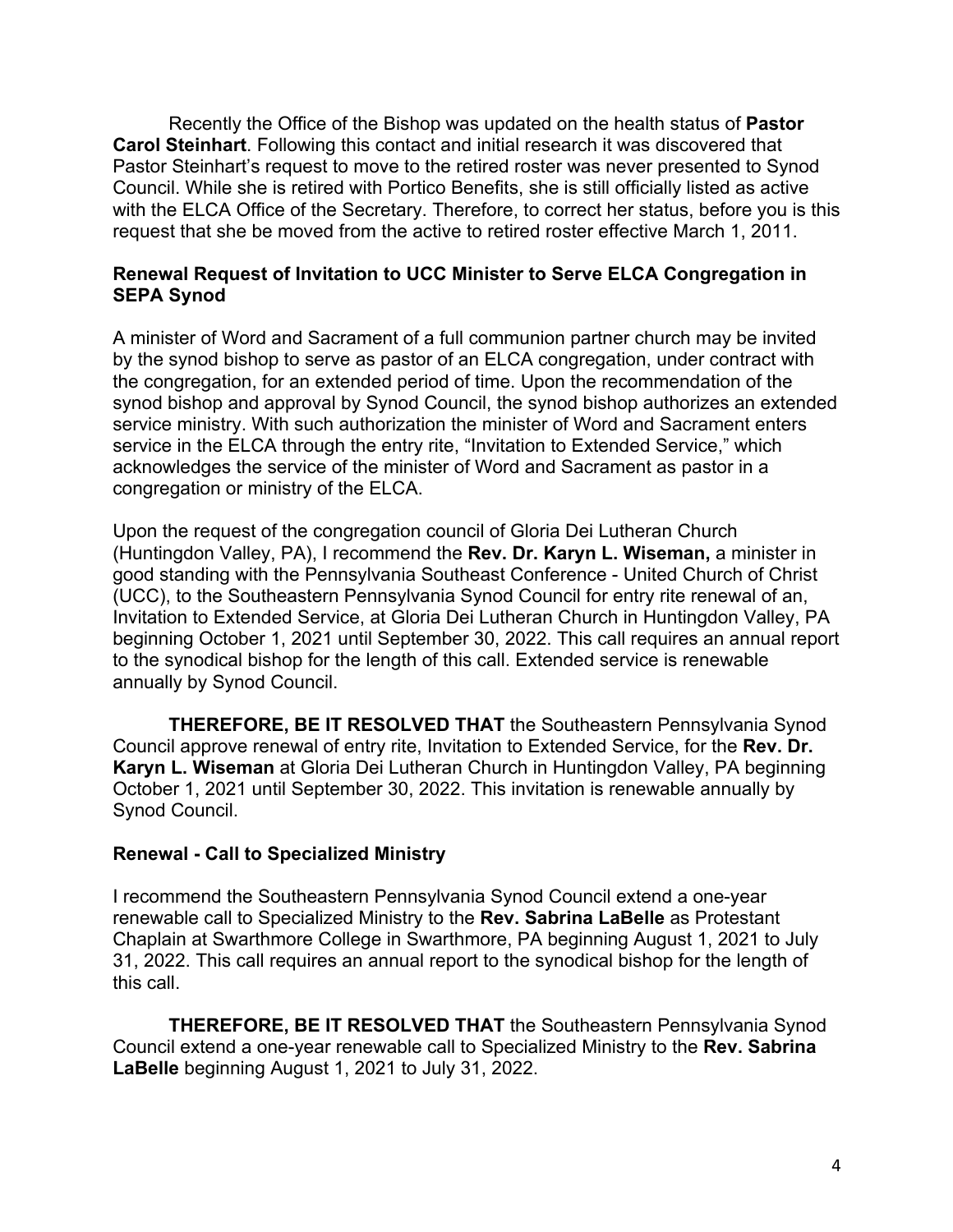## **Call to Interim Ministry**

I recommend that the Southeastern Pennsylvania Synod Council call the **Rev. Wayne Shelor** to interim ministry at St. John's Evangelical Lutheran Church (Phoenixville) beginning September 1, 2020 and extending until a pastor is called by the congregation or until Pastor Shelor resigns this call, whichever comes first.

**THEREFORE, BE IT RESOLVED THAT** the Southeastern Pennsylvania Synod Council call the **Rev. Wayne Shelor** to interim ministry at St. John's Evangelical Lutheran Church (Phoenixville) beginning September 1, 2020 and extending until a pastor is called by the congregation or until Pastor Shelor resigns this call, whichever comes first.

I recommend that the Southeastern Pennsylvania Synod Council call the **Rev. Katherine Cartwright Knodel** to interim ministry at The Lutheran Church of the Resurrection (Yardley) beginning July 12, 2021 and extending until a pastor is called by the congregation or until Pastor Cartwright Knodel resigns this call, whichever comes first.

**THEREFORE, BE IT RESOLVED THAT** the Southeastern Pennsylvania Synod Council call the **Rev. Katherine Cartwright Knodel** to interim ministry at The Lutheran Church of the Resurrection (Yardley) beginning July 12, 2021 and extending until a pastor is called by the congregation or until Pastor Cartwright Knodel resigns this call, whichever comes first.

I recommend that the Southeastern Pennsylvania Synod Council call the **Rev. Heidi M. Rodrick-Schnaath** to interim ministry at Christ's Lutheran Church (Oreland) beginning August 22, 2021 and extending until a pastor is called by the congregation or until Pastor Rodrick-Schnaath resigns this call, whichever comes first.

**THEREFORE, BE IT RESOLVED THAT** the Southeastern Pennsylvania Synod Council call the **Rev. Heidi M. Rodrick-Schnaath** to interim ministry at Christ's Lutheran Church (Oreland) beginning August 22, 2021 and extending until a pastor is called by the congregation or until Pastor Rodrick-Schnaath resigns this call, whichever comes first.

# **Information Not Needing Action**

# **Transfers**

Pastor Thaddeus Book *to* Grand Canyon Synod January 1, 2021 Pastor Russell Crouthamel *from* Northwestern PA Synod effective March 1, 2021 called as pastor to St. Mark's (Pennsburg) Rev. Charles Romanowski (retired) *to* New Jersey Synod effective April 28, 2021

Deacon Laura Book *to* Grand Canyon Synod effective April 29, 2021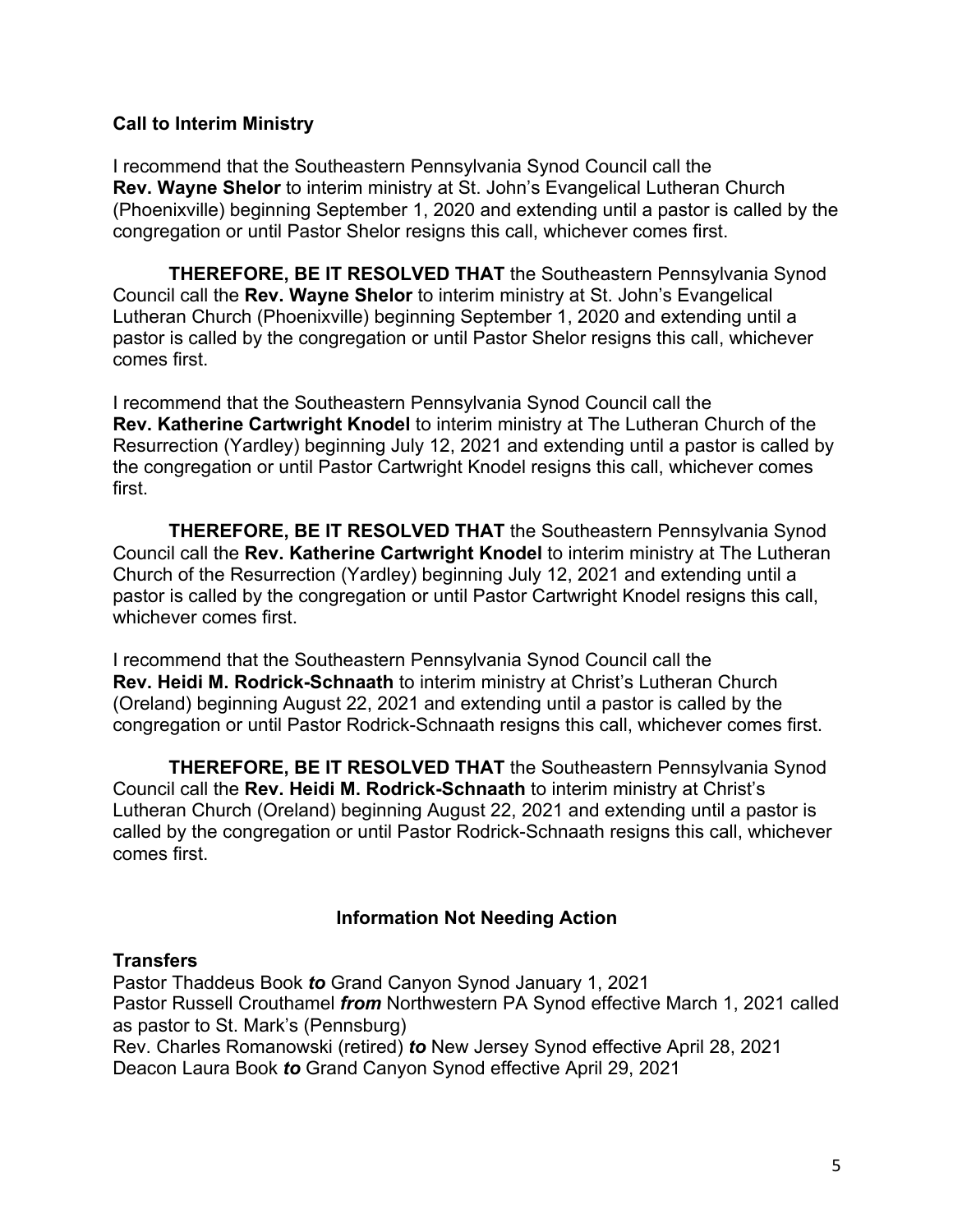Pastor Sarah Aasheim *from* Northwestern PA Synod effective June 14, 2021 called as pastor to Grace Glenside (Wyndmoor)

Pastor Christopher L. Weidner (retired) *to* Metro DC Synod effective July 7, 2021 Pastor Bradley Burke transferred *to* Virginia Synod effective July 11, 2021 Pastor Bruce J. Thorsen transferred *to* Northern Great Lakes Synod effective July 27, 2021

Pastor Joshua Sullivan transferred *to* New England Synod effective August 16, 2021 Pastor William (Bill) Coleman *from* Northwestern PA Synod to called as pastor to St. Paul's Telford effective September 1, 2021

Pastor Eric Reimer transferred *to* Upstate New York Synod effective September 1, 2021 Pastor Robert F. Matthias (retired) *from* Lower Susquehanna Synod effective September 3, 2021

# **Death**

These three lay leaders served their congregations, the synod, churchwide, and internationally, I list them in my report in honor of their contributions to the beloved community.

Mrs. Phyllis Linn – February 3, 2021 Mrs. Janet Weachter – July 23, 2021 Dr. Lois Leffler – August 6, 2021

## **Bishop's Activities**

## *"My soul is weary with sorrow; strengthen me according to your word." Psalm 119:28*

Ordinations: 1

Installations: 2\*

Worship Services: 5 in-person (Digital platform - too many to number)

Celebrations (video or zoom): 2

Video Messages: 5

Synod Meetings: 5

Individual Meetings with Staff: 11

Rostered Leaders: Zoom: 11 Telephone calls: 63

Lay Leaders: 2 Telephone calls: 6